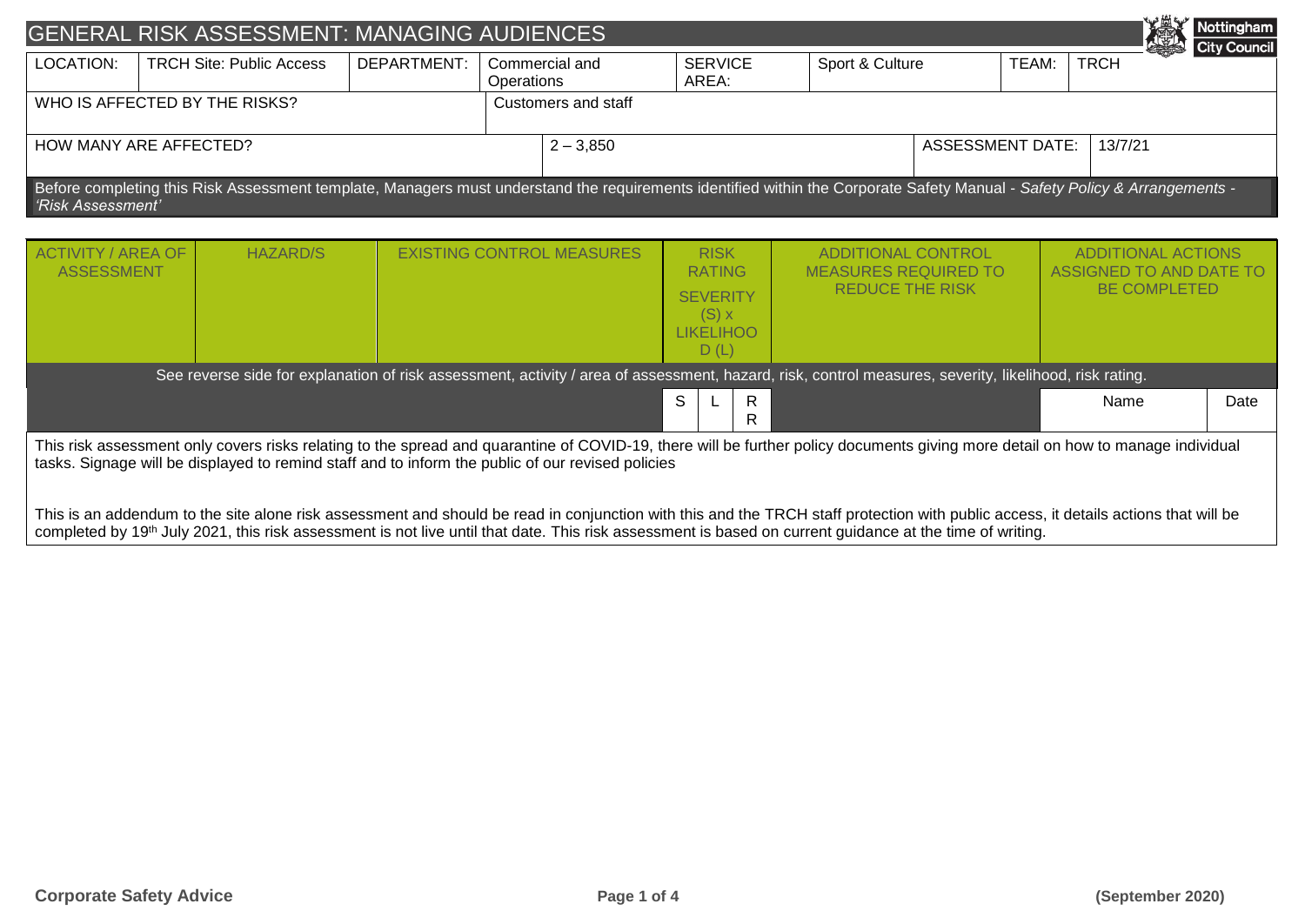| Fire and first aid<br>emergency | Transmission of<br>COVID-19 where social<br>distancing and close<br>proximity may occur<br>due to the need to act<br>quickly | Staff must always consider the<br>measures below and as with all other<br>first aid emergencies take their own<br>safety into consideration however in a<br>similar vein to the procedure for<br>sprinkler systems and legionella, the<br>hazard of a fire or other medical<br>emergency is considered greater than<br>that of contracting COVID-19 in these<br>circumstances<br>CPR and other first aid will be carried<br>out as per government guidance<br>https://www.gov.uk/government/public<br>ations/novel-coronavirus-2019-ncov-<br>interim-guidance-for-first-<br>responders/interim-guidance-for-first-<br>responders-and-others-in-close-<br>contact-with-symptomatic-people-with-<br>potential-2019-ncov | $\mathbf{3}$ | 3 |  |  |
|---------------------------------|------------------------------------------------------------------------------------------------------------------------------|-----------------------------------------------------------------------------------------------------------------------------------------------------------------------------------------------------------------------------------------------------------------------------------------------------------------------------------------------------------------------------------------------------------------------------------------------------------------------------------------------------------------------------------------------------------------------------------------------------------------------------------------------------------------------------------------------------------------------|--------------|---|--|--|
| All customers                   | COVID 19 person to<br>person transmission                                                                                    | Staff and audience members encouraged<br>to use hand washing facilities and hand<br>sanitiser regularly<br>Customers are strongly advised to wear<br>face coverings.<br>Audiences advised that they should not<br>attend site if displaying any symptoms of<br>corona virus.<br>Toilet facilities will be cleaned as per our<br>enhanced cleaning procedure.                                                                                                                                                                                                                                                                                                                                                          | 3            | 3 |  |  |
| Entrance to auditoria           | COVID 19 person to<br>person transmission                                                                                    | Tickets scanners used by staff to<br>minimise contact                                                                                                                                                                                                                                                                                                                                                                                                                                                                                                                                                                                                                                                                 | $\mathbf{3}$ | 3 |  |  |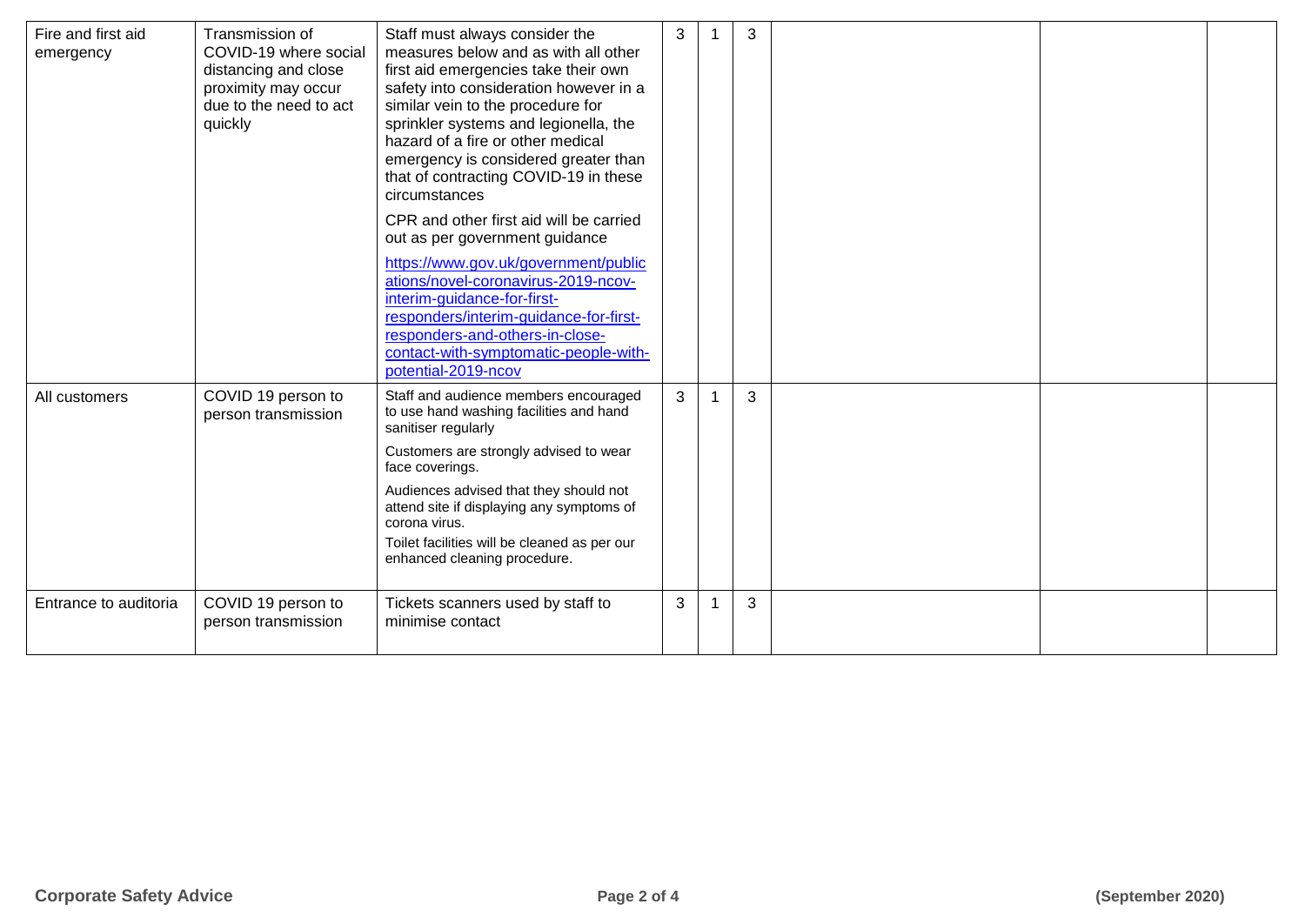| Contact points (sales<br>counters, etc.)                          | Transmission of<br>COVID-19 between<br>public and staff | Screens erected at kiosks/box office<br>counter and other serving hatches.<br>Along with increased handwashing, all<br>contact points will be sanitised on a<br>regular basis as per the enhanced<br>cleaning procedure<br>All indoor areas will be adequately<br>ventilated<br>Contactless payment in use to<br>minimise money-handling/contact.<br>Hand out/returnable items distributed<br>(access equipment, etc.) to be | 3 | 3 |  |  |
|-------------------------------------------------------------------|---------------------------------------------------------|------------------------------------------------------------------------------------------------------------------------------------------------------------------------------------------------------------------------------------------------------------------------------------------------------------------------------------------------------------------------------------------------------------------------------|---|---|--|--|
|                                                                   |                                                         | sanitised before and after use                                                                                                                                                                                                                                                                                                                                                                                               |   |   |  |  |
| Outside contracted<br>staff working onsite<br>(Castle Rock, etc.) | Transmission of<br>COVID-19 between<br>public and staff | Outside contractors to have own Risk<br>Assessments in place whilst adhering<br>to TRCH Risk Assessments and<br>policies                                                                                                                                                                                                                                                                                                     | 3 | 3 |  |  |

| ASSESSOR (please print):                                                                                                                                                    | Daniel Bottomore    |  | SIGNED: |  |       | DATE:                                           | 05/05/22 |  |             |           |
|-----------------------------------------------------------------------------------------------------------------------------------------------------------------------------|---------------------|--|---------|--|-------|-------------------------------------------------|----------|--|-------------|-----------|
| MANAGER (please print):                                                                                                                                                     | <b>Kate Collins</b> |  | SIGNED: |  | DATE: | 05/05/22                                        |          |  |             |           |
| DATE ACTION TO BE COMPLETED BY:<br>19th July 2021<br>DATE COMPLETED:                                                                                                        |                     |  |         |  |       |                                                 |          |  |             |           |
| LINE MANAGER'S COMMENTS / ACTIONS:                                                                                                                                          |                     |  |         |  |       | YES.<br>IS THERE PROOF THIS ASSESSMENT HAS BEEN |          |  |             | <b>NO</b> |
|                                                                                                                                                                             |                     |  |         |  |       | COMMUNICATED TO ALL AFFECTED COLLEAGUES         |          |  | $\boxtimes$ |           |
| Managers Note. Until this document is signed and dated by the 'Assessor' and 'Manager', it is not compliant with the policies identified within the Corporate Safety Manual |                     |  |         |  |       |                                                 |          |  |             |           |